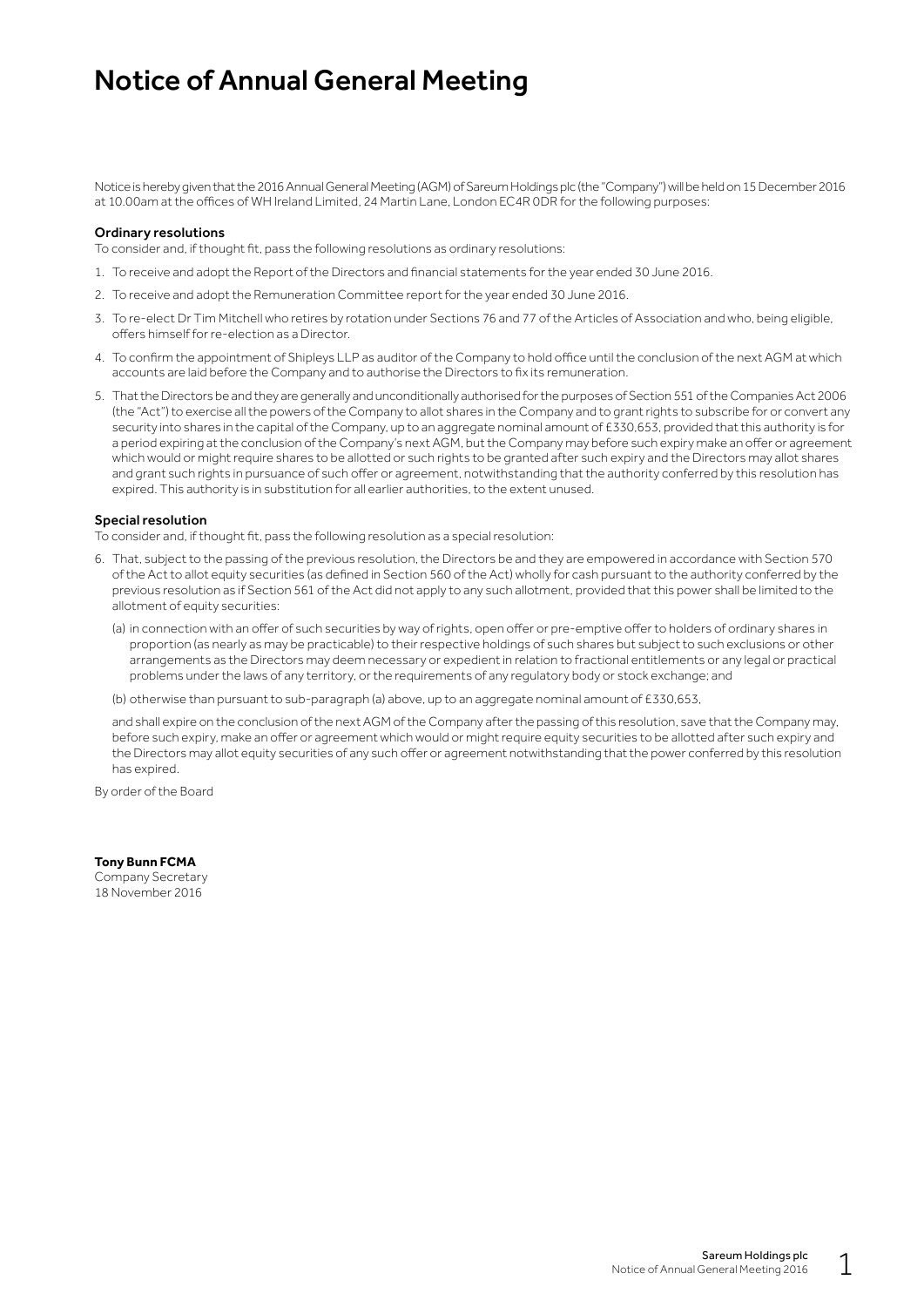# **Notice of Annual General Meeting continued**

#### **Notes**

- 1. Any member entitled to attend and vote at the AGM is entitled to appoint one or more proxies (who need not be a member of the Company but must attend the AGM to represent you) to attend, speak and vote instead of the member, provided that each proxy is appointed to exercise the rights attaching to different shares held by the shareholder. Completion and return of a form of proxy will not preclude a member from attending and voting at the meeting in person, should he subsequently decide to do so.
- 2. To appoint more than one proxy, please photocopy the form of proxy. On each copy of the form of proxy you must also include the number of shares in respect of which each proxy is appointed (which, in aggregate, should not exceed the number of voting shares held by you) and indicate how you wish each proxy to vote. You may not appoint more than one proxy to exercise the rights attached to any one share. Please also indicate by ticking the box that the proxy is one of multiple instructions being given.
- 3. In order to be valid, any form of proxy, power of attorney or other authority under which it is signed, or a notarially certified or office copy of such power or authority, must reach the Company's registrars, Capita Asset Services, PXS1, 34 Beckenham Road, Beckenham, Kent BR3 4ZF, United Kingdom, not less than 48 hours before the time of the meeting or of any adjournment of the meeting.
- 4. As permitted by Regulation 41 of the Uncertificated Securities Regulations 2001, shareholders who hold shares in uncertificated form must be entered on the Company's share register at close of business on 13 December 2016 in order to be entitled to attend and vote at the AGM. Such shareholders may only cast votes in respect of shares held at such time. Changes to entries on the relevant register after that time shall be disregarded in determining the rights of any person to attend or vote at the meeting.
- 5. Copies of the service contracts of each of the Directors, and the register of Directors' interests in shares of the Company, will be available for inspection at the registered office of the Company during normal business hours on any weekday (public holidays excluded) from the date of this notice until the date of the AGM and at the place of the AGM from at least 15 minutes prior to and until the conclusion of the AGM or any adjournment of it.
- 6. You may submit your proxy electronically using the Share Portal Service at www.capitashareportal.com. To vote online you will need to log into your Share Portal account or register for the Share Portal if you have not already done so.

# Availability of report and accounts

The Company's report and accounts for the year ended 30 June 2016 has now been posted to shareholders who requested a hard copy and is available for download from the Company's website: www.sareum.com.